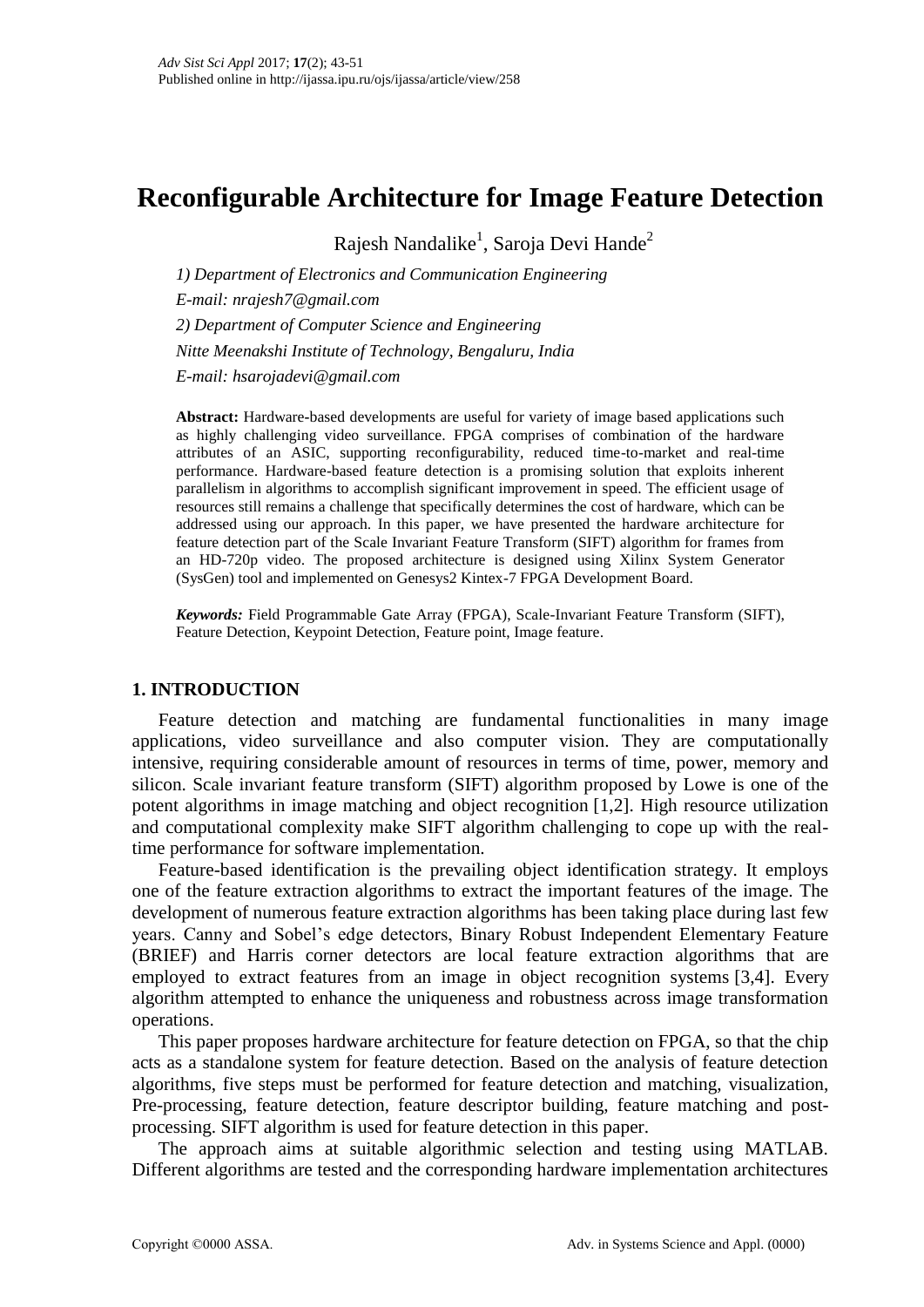are investigated. Feature detection techniques are implemented on FPGA, which are directly adaptable by robotic units and air-borne vehicles.

# **2. SCALE INVARIANT FEATURE TRANSFORM (SIFT)**

SIFT is the most competent approach to identify and describe invariant features of an image [5]. The features obtained are invariant to image scaling, rotation and partially invariant to change in illumination. It is an algorithm where image data is converted to scaleinvariant coordinates corresponding to its local features.

SIFT consists of four major stages:

- Scale-space peak selection: In the first stage, the identification of feasible interest points in an image with their position and scale is accomplished. This is utilized effectively to find out the interest points that are stable, by constructing the Gaussian pyramid and searching for the interest points in a series of difference-of-Gaussian (DoG) images.
- Key point localization: In the second stage, the feature points are restricted to sub-pixel precision and are waived if they are ambiguous.
- Orientation assignment: In the third stage, orientations are allotted to each and every feature point position depending on the image gradient directions. The orientation, scale and location to each feature point empowers SIFT to construct an accepted perspective for the feature point that is invariable to identical transformations.
- Key point descriptor: In the fourth stage, image feature descriptor is built for each feature point. The SIFT algorithm forms a depiction for each feature point depending on a patch of pixels in its neighborhood. The patch that has been formerly centered about the feature point's location will be rotated depending on the dominant orientation and scaled to suitable size. The SIFT descriptor produces 128 feature vectors for each feature point [69].

#### **3. FEATURE DETECTION**

The properties of features found in an image make them relevant for identifying different images of a similar scene. Detecting good features is a complex problem. The following section gives a discussion on the properties of the ideal local feature. The desired properties from a feature depend on the actual application.

A feature is a point-of-interest in an image. It is a slice of information which is suitable for determining the computational assignment identified with respect to a particular application. The properties of a good feature are: they are consistent over several images of the same scene, insensitive to noise, invariant towards certain transformations [10].

SIFT uses scale-space extrema as candidate features. This work concentrates on the scale-space extrema detection with focus on dedicated hardware implementation.

The Gaussian kernel is well-defined in 2D as,

$$
G(x, y; \sigma) = \frac{1}{2\pi\sigma^2} e^{-\frac{x^2 + y^2}{2\sigma^2}}
$$
 (1)

In equation (1),  $\sigma$  determines the width of kernel and is often referred as the inner scale. It is the standard deviation while the  $\sigma^2$  is the variance. The term  $1/(2\pi\sigma^2)$  is the normalization constant and it makes the integral over the exponential function unity. This constant in the equation makes it a normalized kernel with the integral unity for every  $\sigma$ . This means that increasing the  $\sigma$  value effectively decreases the height of kernel while increasing its width.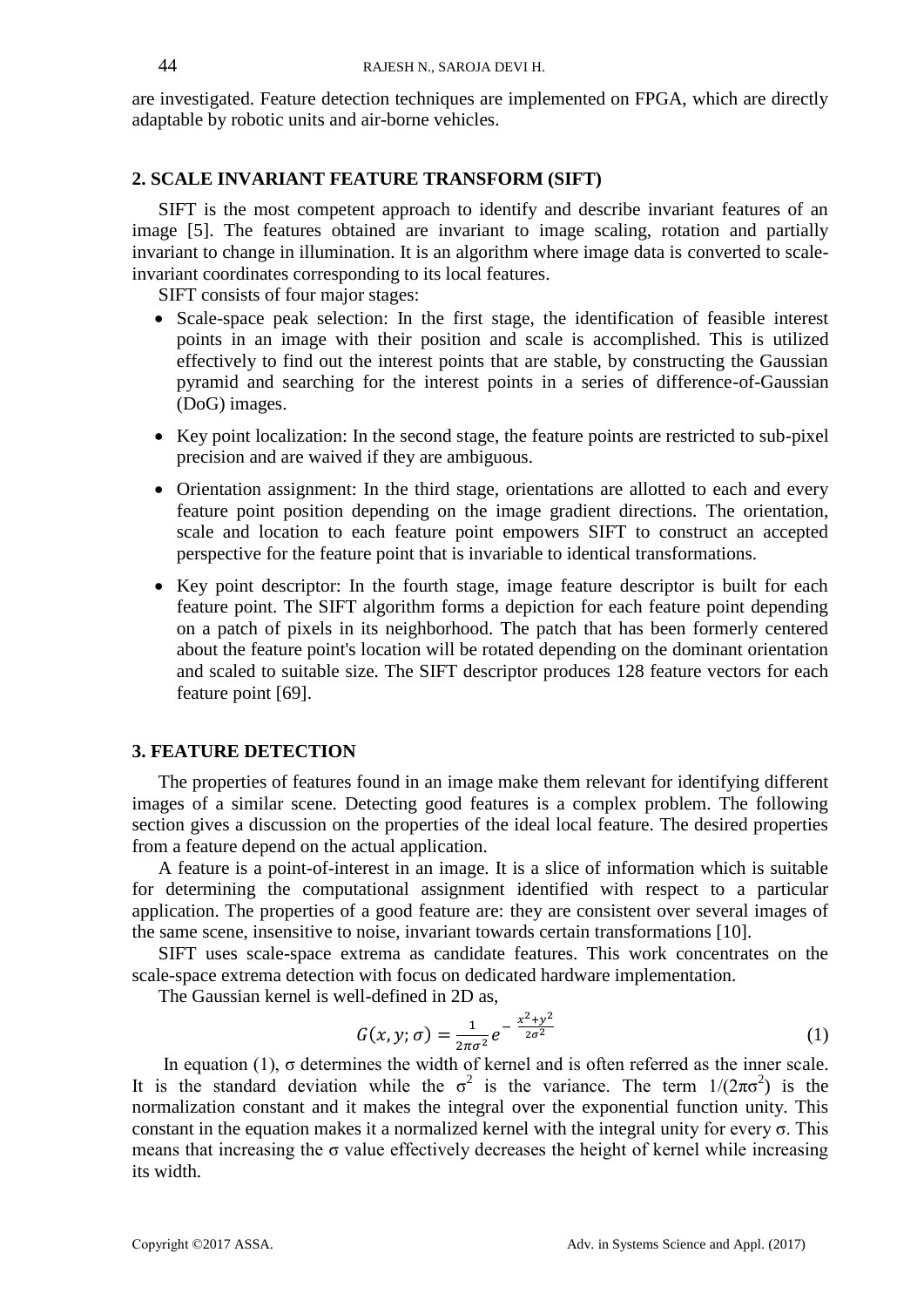The procedure of SIFT feature point detection comprises of developing difference-of-Gaussian (DoG) pyramid of the image. From the developed DoG pyramid, maxima and minima known as scale-space extrema (also known as feature points or interest points) are recognized. The procedure of SIFT feature identification is given in fig. 1.



**Fig. 1.** Computational flow of Feature detection

# *3.1. DoG Pyramid Construction*

The SIFT algorithm focuses on the image locations that display immense neighborhood transforms in their visual appearances. The DoG pyramid is built with the objective of identifying the feature points. The input image  $I(x, y)$  is convolved with a Gaussian kernel *K*(*x*, *y*; σ), where σ is the size of Gaussian kernel. The product is Gaussian-filtered image symbolized by equation (2).

$$
G(x, y; \sigma) = conv2(I(x, y), K(x, y; \sigma))
$$
\n(2)

Where *conv*2(•) symbolizes the 2-D convolution procedure and Gaussian kernel is represented by equation (3).

$$
K(x, y; \sigma) = \frac{1}{2\pi\sigma^2} e^{-\frac{x^2 + y^2}{2\sigma^2}}
$$
 (3)

The DoG image is the difference between the two Gaussian filtered images over successive scales, as depicted by equation (4).

$$
D(x, y; \sigma) = G(x, y; k\sigma) - G(x, y; \sigma)
$$
\n<sup>(4)</sup>

where *k* is a multiplicative factor.

The convolution of image with the variable size Gaussian kernel produces a mass of blurred images with the quantity of blur dependent on scale aspect. The size of Gaussian kernel is varied using a constant multiplicative factor *k*.

## *3.2. Stable Key-point Detection*

After the creation of DoG image pyramid [11], the local maxima and minima [12,15] is found by comparing every pixel with its 26 neighborhood in the 3x3 regions. These local maxima and minima feature points are shown in Fig. 7. When feature point candidates have been created, the low contrast and solid edge response points must be eliminated to make it sturdy against disturbance.

This approach gives rise to a lot of feature points depending on the image size. Quality of feature points is more important than the quantity for reliable object recognition. The features that have greater probability to be found in the other version of the image exhibit better quality. To check the stability of feature points, the local extrema are compared with a minimum threshold value. The extrema that have relatively higher minima or maxima value pass the threshold test and are considered, while the weak feature points having low contrast are discarded, resulting in less but more stable candidates.

# **4. SYSGEN MODEL FOR FEATURE DETECTION**

The architecture developed for each of the stage feature detection and matching is first implemented in software, then feature detection based on SIFT algorithm is implemented in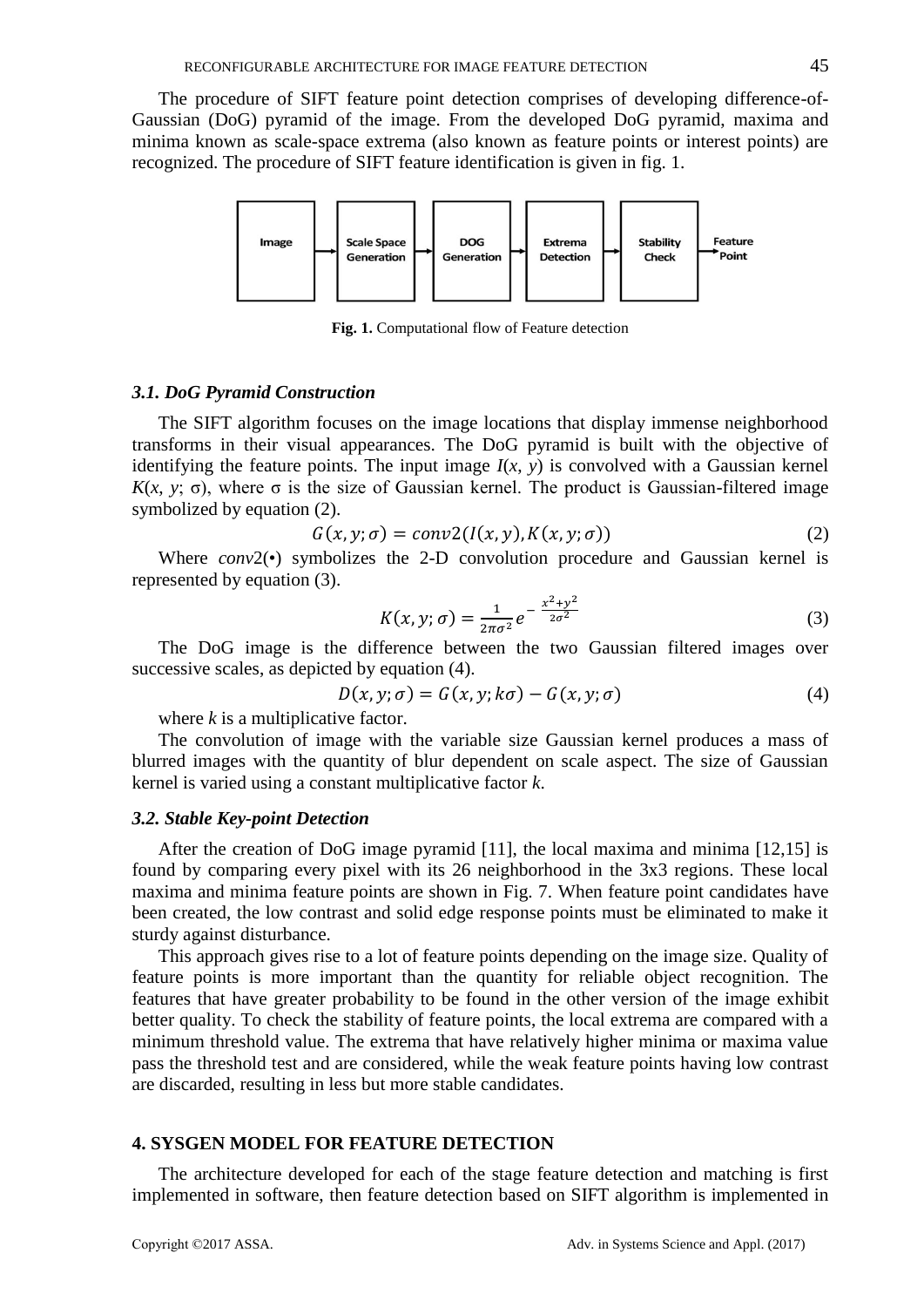SysGen model based environment [13]. This was carried on to deal with the issues concerned with that of synchronization and data type matching. Upon obtaining a simulated design, hardware Co-Simulation of the same carried on. This was intended to perform functional verification also taking into account the issues concerned with routing delays, latency and timing constraints.

Implementation of feature detection on FPGA is followed on a 'Design Module' basis [14]. Initially, the input image which is a 2-D matrix is converted into a 1-D vector. This 1-D vector from MATLAB workspace environment is passed as an input to the Gaussian filter blocks of SysGen to perform 2-D convolution operation between input image and Gaussian kernels. The add/sub blocks are used to find the difference between two Gaussian images will be taken. The results then passed through a 3x3 window generator subsystem and maxima and minima blocks. Finally using AND and OR gates strong features of the image will be detected. Then finally the resultant of the SysGen model will be a 1-D vector taken onto the MATLAB workspace. This 1-D vector is then converted back to its 2- D form using a MATLAB program to obtain the Strong Key-points. The overall SysGen model of feature detection is as shown in Fig. 2. The model shown can be categorized into the following major subsystems:

Subsystem 1: 3x3 Window generator.

Subsystem 2: Maxima and Minima Block.

Subsystem 3: 5x5 Gaussian filter.



**Fig. 2.** SysGen model for Feature detection

# *4.1. Subsystem 1: SysGen Model for 3x3 window generator*

This subsystem implements the 3x3 window on every DoG images. The design comprises of six delays and two virtex line buffers to form a 3x3 window on every DoG images. The virtex line buffers have a depth equal to the number of columns in an input image.The SysGen model of 3x3 window generator is as shown in the Fig. 3.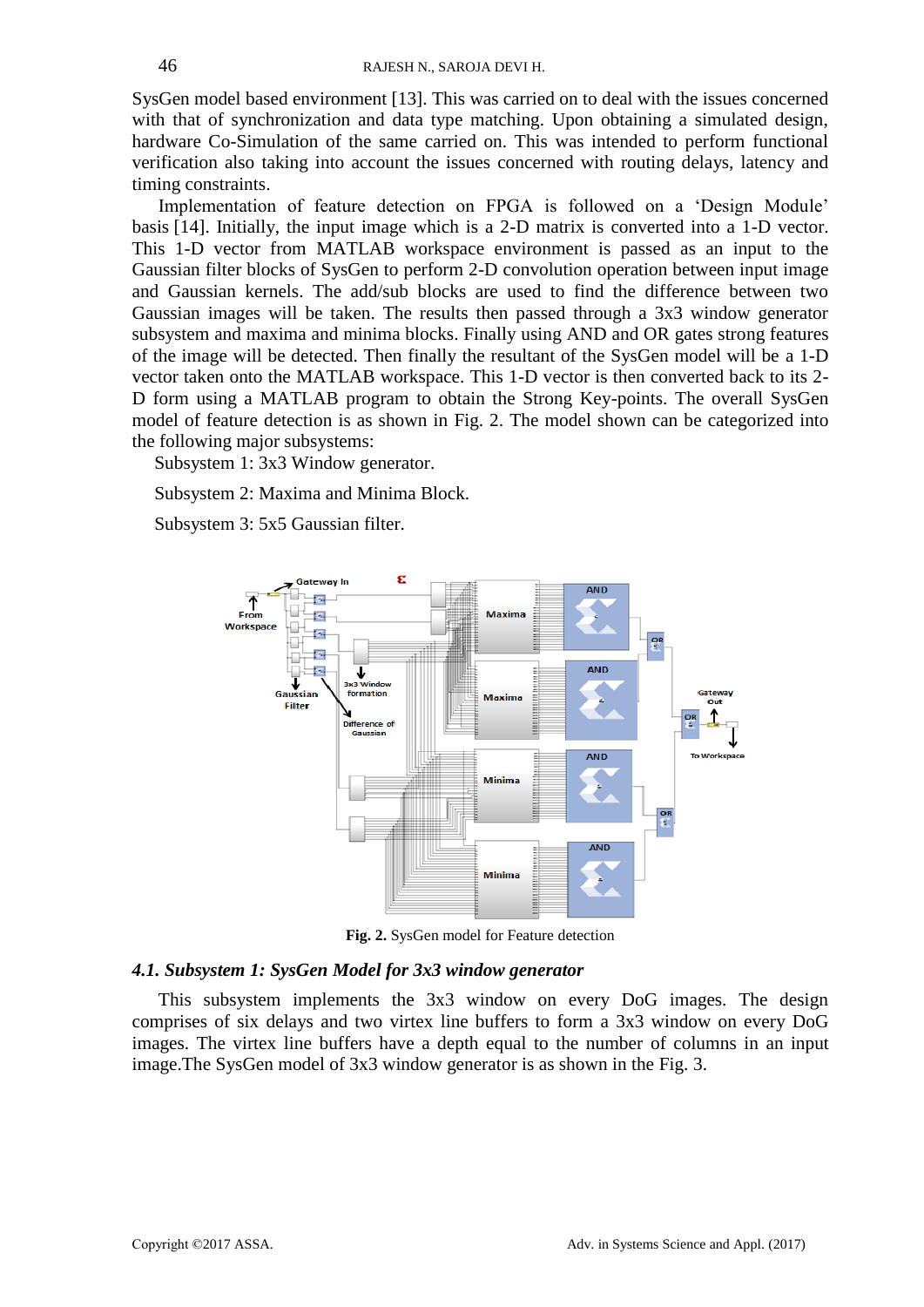

**Fig. 3.** SysGen model for Window generator

## *4.2. Subsystem 2: SysGen Model for Maxima and Minima blocks*

The implementation of the maxima and minima blocks is carried out in this subsystem. These blocks are used for finding the maximum value among the 26 neighbors and employs 'compare and select' process. The maxima and minima are found by comparing every pixel with its 26 neighborhood in the 3x3 regions. These local maxima and minima points are treated as candidate feature points.

The design comprises of 26 Relational blocks with comparison is set to  $a > b$  for maxima block and *a* < *b* for minima block, to find the maximum and minimum value among the 26 neighbors. The SysGen model of maxima and minima block is as shown in the Fig. 4.



**Fig. 4.** SysGen model for Maxima and Minima Block

#### *4.3. Subsystem 3: SysGen Model for 5x5 Gaussian filter*

The 1-D vector from MATLAB workspace environment is passed as an input to the convolution blocks of SysGen to perform 2-D convolution operation between input image and Gaussian kernels. The resultant of the SysGen model will be a 1-D vector taken onto the MATLAB workspace. This 1-D vector is to be then converted back to its 2-D form using a MATLAB program to obtain the Gaussian filtered image. The overall SysGen model of 5x5 Gaussian filter is as shown in Fig. 5.

Convolution block subsystem gives 2-D convolution of input image with the corresponding Gaussian kernels. This design comprises of five multiplier blocks, concatenated using delay blocks and virtex line buffers with a depth equal to the number of columns in an input image. The design of a 2-D convolution block is shown in Fig. 5.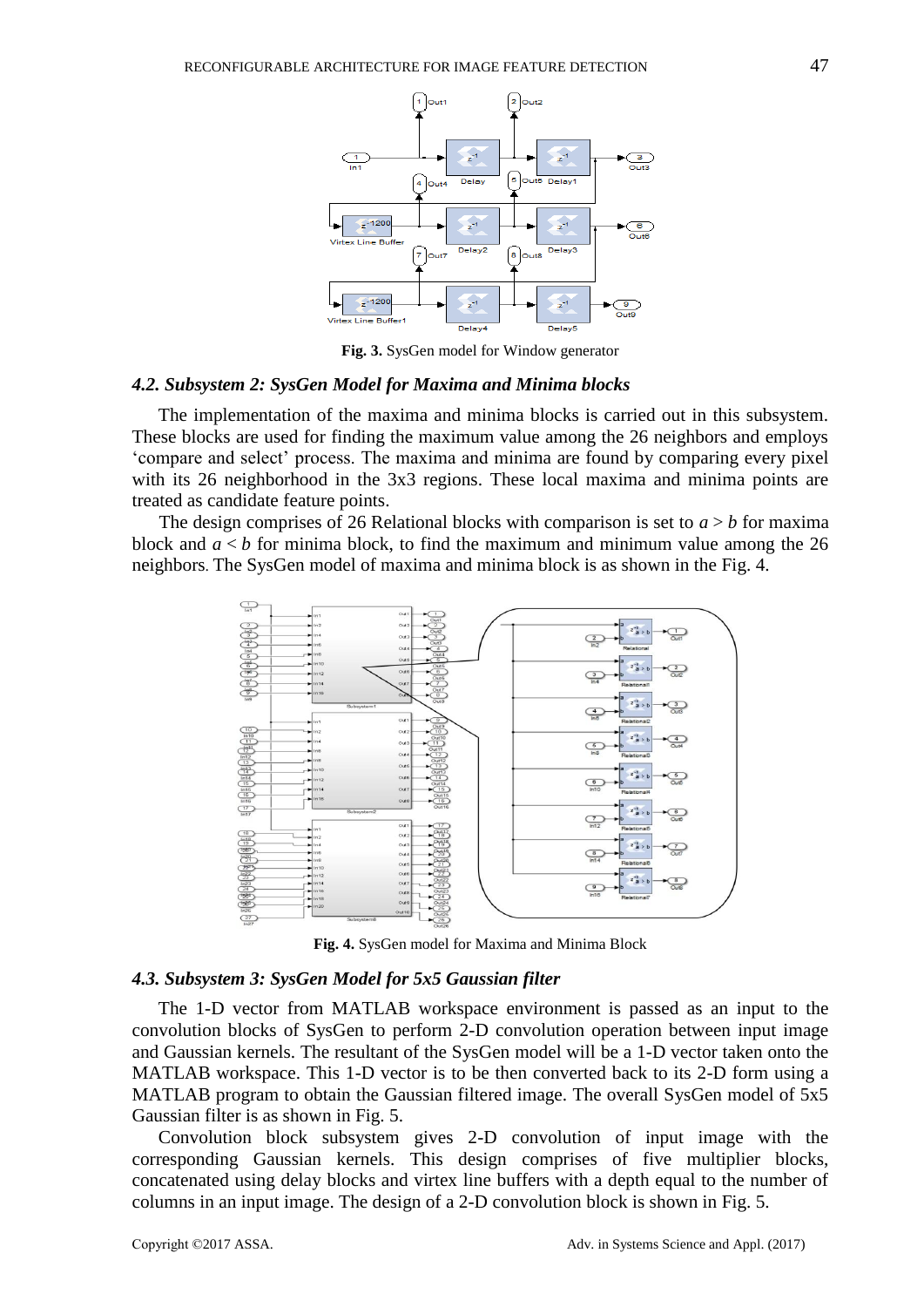

**Fig. 5.** SysGen model for Gaussian Filter

# **5. RESULTS AND DISCUSSIONS**

The experimental result of feature detection for the above proposed architecture is presented. The performance can be considered based on three parameters: accuracy, speed and hardware utilization. There is a trade-off present between these parameters; higher accuracy consumes more hardware resources and processing time. In this work, the preference is given to accomplish high accuracy in real-time restraint.

**Processing Time:** The processing time is anticipated based on the number of clock cycles necessary to accomplish every task and the operational frequency for that particular module [16]. The processing time is anticipated as Number of clock cycles per task divided by operational frequency in Hertz.

**SIFT Module Processing Time:** The maximum operating frequency of the anticipated design is 85.390MHz. The SIFT feature extraction module takes 1280x720 clock cycles to examine the input image and identify the feature points.

**Feature Detection:** A high definition image is selected in the process of analysing the performance of architecture. The HD image shown in Fig. 6 is selected. At this stage the input image was convolved with the Gaussian kernel.





**Fig. 6.** (a) Input image (b) Gaussian smoothened image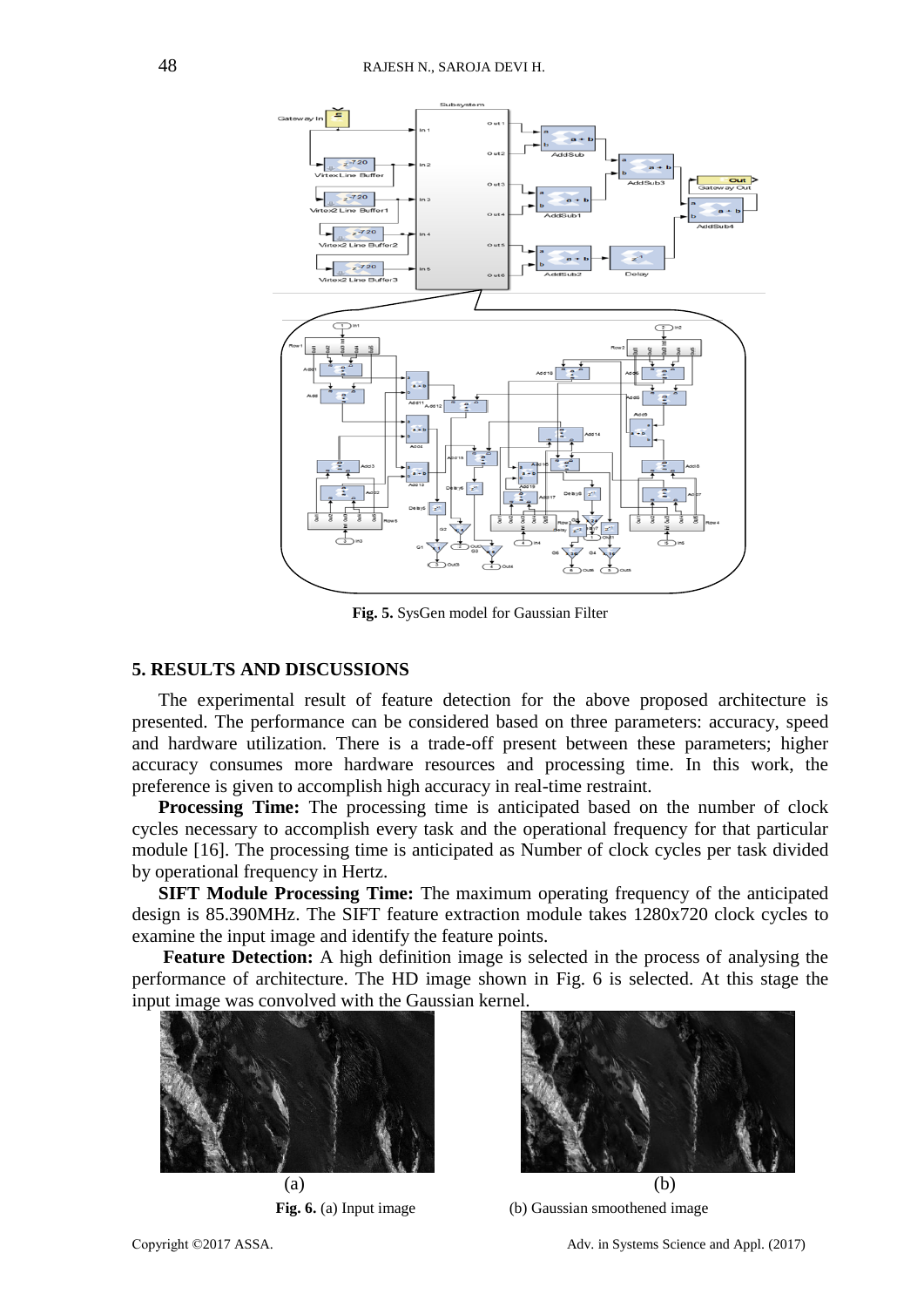The next step is to take difference of Gaussian to get the minima and maxima points. It gives the co-ordinates of the pixel.

The feature points of the image are obtained. The feature points for different values of size of the Gaussian kernel or standard deviation  $\sigma$  are shown in the Fig. 7. Increase in the σ value decreases the height of the kernel while the width of the kernel increases. The above analysis is carried out for different 200 images.

The results of synthesis show that the proposed architecture requires less resources and achieves the real-time processing requirements. Speed can be further increased by using higher frequency. The system is able to achieve maximum frequency of 100MHz. Furthermore it is also possible to increase the frequency beyond 100MHz by introducing more pipeline stages at the expense of more resources. However increasing the frequency directly impacts the power requirements. In applications that require lower frame rate a lower clock can be used to get more efficiency in terms of power and resources.





**Fig. 7.** Feature points using Gaussian kernels of different variances:

(a)  $\sigma$  = 5 (b)  $\sigma$  = 5.62 (c)  $\sigma$  = 5.93 (d)  $\sigma$  = 6.25

The hardware utilized the feature detection module in the proposed architecture is given in Table 1. The FPGA essentially consists of hardware resources such as memory, slice registers, slice LUTs, LUT flip flop pairs and DSP blocks [11,12]. The results are reported from the synthesis reports generated by Xilinx ISE environment.

| Device Utilization Summary (estimated values) |       |           |             |  |
|-----------------------------------------------|-------|-----------|-------------|--|
| Logic Utilization                             | Used  | Available | Utilization |  |
| Number of Slices                              | 19487 | 25350     | 7.68%       |  |
| Number of Slices LUT                          | 5345  | 101400    | 5.27%       |  |
| Number of Slices Registers                    | 8427  | 202800    | 4.15%       |  |
| LUT as Flip Flop pairs                        | 6959  | 101400    | 6.86%       |  |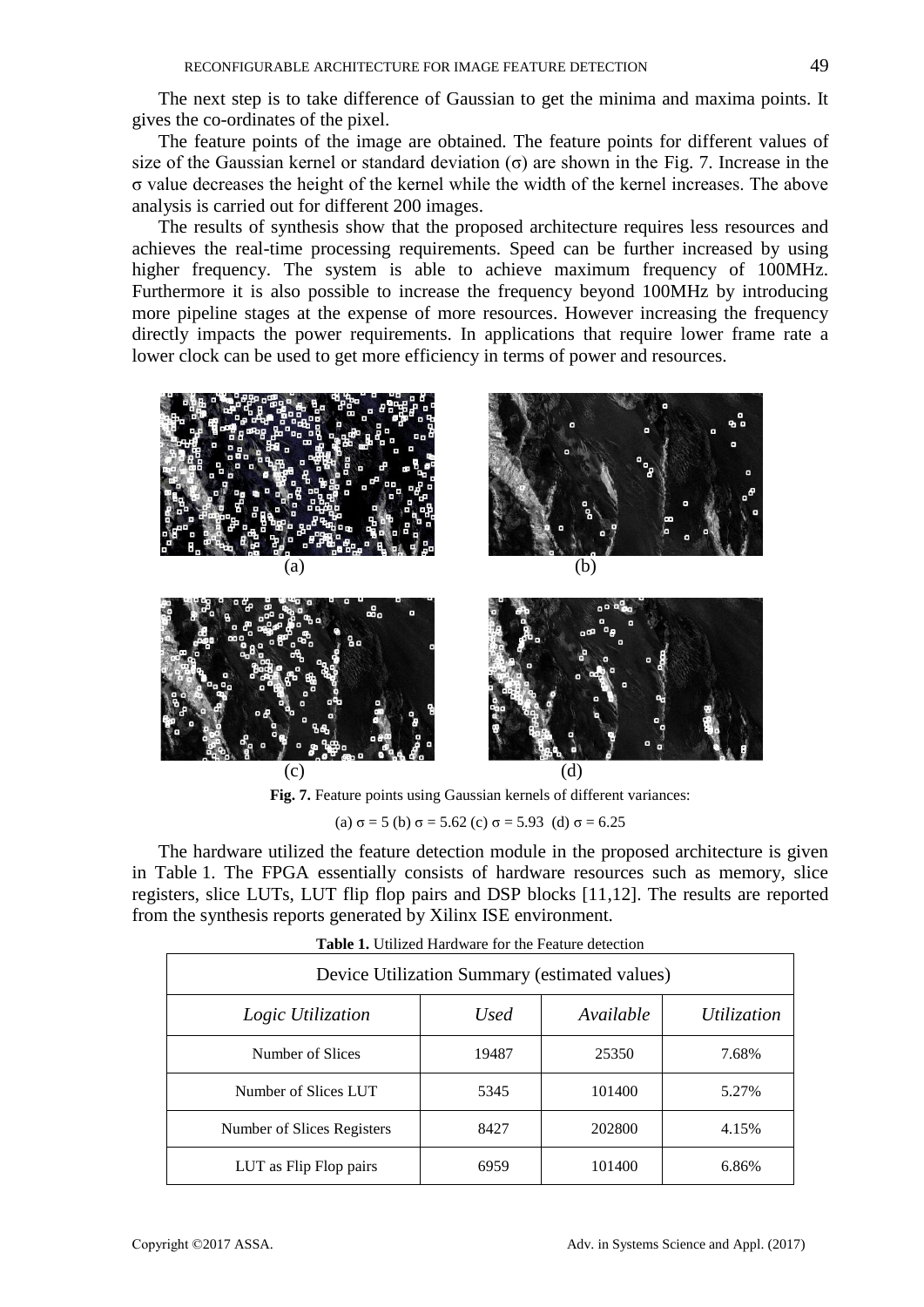50 RAJESH N., SAROJA DEVI H.

| Number of BRAMs | 350 | 10.46% |
|-----------------|-----|--------|
| Number of IOBs  | 400 | 8.25%  |

The input image size of 1280x720 is considered with five Gaussian levels and a kernel size of 5. The effect of changing number of octaves is negligible since the resources are time shared among the octaves. The maximum operating frequency of hardware is 100 MHz and minimum period is 10ns. The total time to extract the number feature points does not depend on the number of feature points. For this design, we have achieved 108 frames per second for HD-720p video which is much above the real-time processing requirement.

This gives an overview of synthesis results for the target FPGA Xilinx Genesys 2 Kintex – 7 XC7k325t (Package: fbg676, Speed grade: -1). Xilinx Vivado (version 2014.4) has been used for the synthesis of design. Table 1 recapitulates the hardware resources used in the implementation the of the feature detection module.

# **CONCLUSION**

The hardware architecture for feature detection based on Scale Invariant Feature Transform (SIFT) is proposed in this paper. The design of computationally effective hardware architecture for feature recognition and coordinating system on a solitary FPGA chip is projected. This system has the capability to detect SIFT features, extract the descriptors for the detected features and complete features matching for two images taken at separate standpoints, rotation, scaling and change in illumination. The real time feature identification and matching for a series of images are accomplished.

The architecture is implemented on a Xilinx Genesys 2 Kintex - 7 FPGA. The results presented shows that the hardware is reliable and supports real-time applications on an HD image size of up to 1280x720. The maximum operating frequency of hardware is 100 MHz and minimum period is 10ns. It is possible to use this feature extraction hardware in realtime high definition video applications.

# **REFERENCES**

- [1] Lowe, D. G. (2004). Distinctive image features from scale-invariant keypoints, *Int. J. Computer Vision*, 60(2), 91-110.
- [2] Lowe, D. G. (1999). Object Recognition from Local Scale-Invariant Features, *Proc. of the Seventh IEEE Int. Conf. on Computer Vision*, Kerkyra, Greece, 1150-1157.
- [3] Jian Wu, J. Cui, Z., Sheng, V. S., Zhao, P., Su, D. & Gong, S. (2013). A Comparative Study of SIFT and its Variants, *Measurement Science Review*, 13(3). <https://doi.org/10.2478/msr-2013-0021>
- [4] Harris, C. (1988). A combined corner and edge detector, *Proc. 4th Alvey Vision Conf*., Manchester, UK, 147-152.
- [5] Wang, J., Zhong, S., Yan, L. & Cao, Z. (2014). An Embedded System-on-Chip Architecture for Real-time Visual Detection and Matching, *IEEE Transactions on Circuits and Systems for Video Technology*, 24(3), 525-538.
- [6] Mishra, P., Nidhi A.I., Kishore, J.K., Nandini, S. & Iffat, U. (2014) Embedded Hardware Architectures for Scale and Rotation Invariant Feature Detection, *Proc. of IEEE Int. Conf. Electronics, Computing and Communication Technologies* (IEEE CONECCT), Bangalore, India.